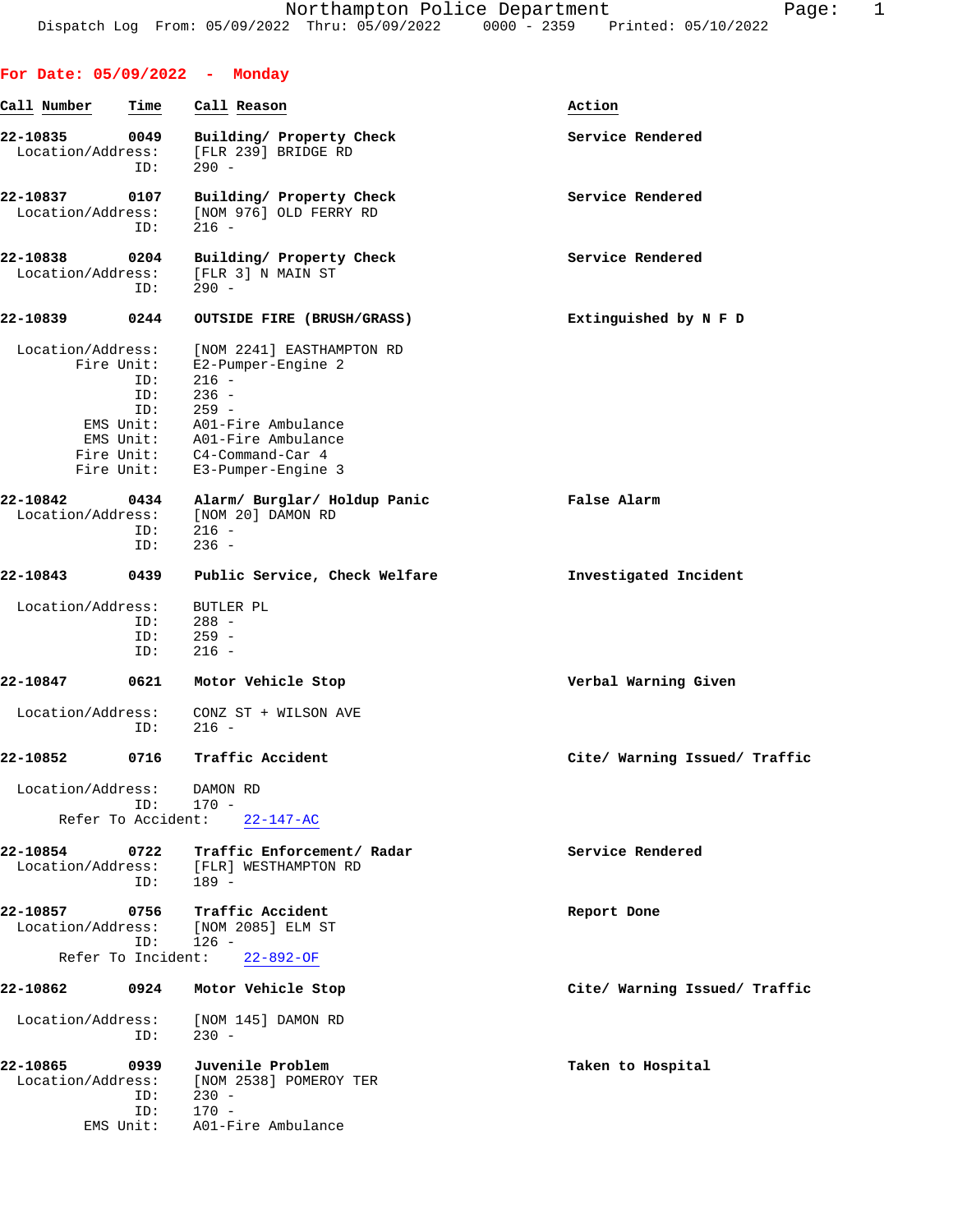| Northampton Police Department<br>Dispatch Log From: 05/09/2022 Thru: 05/09/2022 0000 - 2359 Printed: 05/10/2022<br>EMS Unit: A04-Fire Ambulance<br>22-10866<br>1002<br>Traffic Accident<br>Report Done<br>Location/Address: MAIN ST + PLEASANT ST<br>$230 -$<br>ID:<br>170 -<br>ID:<br>$171 -$<br>ID:<br>$297 -$<br>ID:<br>Refer To Accident: 22-148-AC<br>22-10868<br>1024 Property, Lost/Found<br>Report Done<br>Location/Address: [NOM 739] MAIN ST<br>$126 -$<br>ID:<br>Refer To Incident: 22-893-OF<br>22-10871<br>1054 Assist/ Service Calls<br>Service Rendered<br>Location/Address: [FLR] SANDY HILL RD<br>ID:<br>$187 -$<br>22-10881<br>1246<br>Auto Crime, Theft of Auto<br>Investigated Incident<br>Location/Address:<br>[FLR] MARY JANE LN<br>$187 -$<br>ID:<br>22-10887<br>1351<br>Public Service, Check Welfare<br>Investigated Incident<br>Location/Address:<br>[NOM 1022] BARRETT ST<br>$170 -$<br>ID:<br>$230 -$<br>ID:<br>22-10899<br>1533<br>Cite/ Warning Issued/ Traffic<br>Motor Vehicle Stop<br>Location/Address:<br>[NOM 1044] SOUTH ST<br>$298 -$<br>ID:<br>22-10903<br>1607<br>Public Service, Check Welfare<br>Investigated Incident<br>Location/Address:<br>ATWOOD DR<br>199 -<br>ID:<br>$297 -$<br>ID:<br>22-10904<br>1638<br>Alarm/ Burglar/ Holdup Panic<br>False Alarm/City<br>Location/Address:<br>[NOM 8] OLD SOUTH ST<br>$297 -$<br>ID:<br>$199 -$<br>ID:<br>22-10905<br>1643<br>Suspicious/Wanted<br>Verbal Warning Given<br>Location/Address:<br>[NOM 188] CENTER ST<br>ID:<br>$297 -$<br>$199 -$<br>ID: | 22-10907<br>1706 | Traffic Accident | Investigated Incident   |
|-----------------------------------------------------------------------------------------------------------------------------------------------------------------------------------------------------------------------------------------------------------------------------------------------------------------------------------------------------------------------------------------------------------------------------------------------------------------------------------------------------------------------------------------------------------------------------------------------------------------------------------------------------------------------------------------------------------------------------------------------------------------------------------------------------------------------------------------------------------------------------------------------------------------------------------------------------------------------------------------------------------------------------------------------------------------------------------------------------------------------------------------------------------------------------------------------------------------------------------------------------------------------------------------------------------------------------------------------------------------------------------------------------------------------------------------------------------------------------------------------------------------------------------------------|------------------|------------------|-------------------------|
|                                                                                                                                                                                                                                                                                                                                                                                                                                                                                                                                                                                                                                                                                                                                                                                                                                                                                                                                                                                                                                                                                                                                                                                                                                                                                                                                                                                                                                                                                                                                               |                  |                  |                         |
|                                                                                                                                                                                                                                                                                                                                                                                                                                                                                                                                                                                                                                                                                                                                                                                                                                                                                                                                                                                                                                                                                                                                                                                                                                                                                                                                                                                                                                                                                                                                               |                  |                  |                         |
|                                                                                                                                                                                                                                                                                                                                                                                                                                                                                                                                                                                                                                                                                                                                                                                                                                                                                                                                                                                                                                                                                                                                                                                                                                                                                                                                                                                                                                                                                                                                               |                  |                  |                         |
|                                                                                                                                                                                                                                                                                                                                                                                                                                                                                                                                                                                                                                                                                                                                                                                                                                                                                                                                                                                                                                                                                                                                                                                                                                                                                                                                                                                                                                                                                                                                               |                  |                  |                         |
|                                                                                                                                                                                                                                                                                                                                                                                                                                                                                                                                                                                                                                                                                                                                                                                                                                                                                                                                                                                                                                                                                                                                                                                                                                                                                                                                                                                                                                                                                                                                               |                  |                  |                         |
|                                                                                                                                                                                                                                                                                                                                                                                                                                                                                                                                                                                                                                                                                                                                                                                                                                                                                                                                                                                                                                                                                                                                                                                                                                                                                                                                                                                                                                                                                                                                               |                  |                  |                         |
|                                                                                                                                                                                                                                                                                                                                                                                                                                                                                                                                                                                                                                                                                                                                                                                                                                                                                                                                                                                                                                                                                                                                                                                                                                                                                                                                                                                                                                                                                                                                               |                  |                  |                         |
|                                                                                                                                                                                                                                                                                                                                                                                                                                                                                                                                                                                                                                                                                                                                                                                                                                                                                                                                                                                                                                                                                                                                                                                                                                                                                                                                                                                                                                                                                                                                               |                  |                  |                         |
|                                                                                                                                                                                                                                                                                                                                                                                                                                                                                                                                                                                                                                                                                                                                                                                                                                                                                                                                                                                                                                                                                                                                                                                                                                                                                                                                                                                                                                                                                                                                               |                  |                  |                         |
|                                                                                                                                                                                                                                                                                                                                                                                                                                                                                                                                                                                                                                                                                                                                                                                                                                                                                                                                                                                                                                                                                                                                                                                                                                                                                                                                                                                                                                                                                                                                               |                  |                  |                         |
|                                                                                                                                                                                                                                                                                                                                                                                                                                                                                                                                                                                                                                                                                                                                                                                                                                                                                                                                                                                                                                                                                                                                                                                                                                                                                                                                                                                                                                                                                                                                               |                  |                  |                         |
|                                                                                                                                                                                                                                                                                                                                                                                                                                                                                                                                                                                                                                                                                                                                                                                                                                                                                                                                                                                                                                                                                                                                                                                                                                                                                                                                                                                                                                                                                                                                               |                  |                  |                         |
|                                                                                                                                                                                                                                                                                                                                                                                                                                                                                                                                                                                                                                                                                                                                                                                                                                                                                                                                                                                                                                                                                                                                                                                                                                                                                                                                                                                                                                                                                                                                               |                  |                  |                         |
|                                                                                                                                                                                                                                                                                                                                                                                                                                                                                                                                                                                                                                                                                                                                                                                                                                                                                                                                                                                                                                                                                                                                                                                                                                                                                                                                                                                                                                                                                                                                               |                  |                  |                         |
|                                                                                                                                                                                                                                                                                                                                                                                                                                                                                                                                                                                                                                                                                                                                                                                                                                                                                                                                                                                                                                                                                                                                                                                                                                                                                                                                                                                                                                                                                                                                               |                  |                  |                         |
|                                                                                                                                                                                                                                                                                                                                                                                                                                                                                                                                                                                                                                                                                                                                                                                                                                                                                                                                                                                                                                                                                                                                                                                                                                                                                                                                                                                                                                                                                                                                               |                  |                  |                         |
|                                                                                                                                                                                                                                                                                                                                                                                                                                                                                                                                                                                                                                                                                                                                                                                                                                                                                                                                                                                                                                                                                                                                                                                                                                                                                                                                                                                                                                                                                                                                               |                  |                  |                         |
|                                                                                                                                                                                                                                                                                                                                                                                                                                                                                                                                                                                                                                                                                                                                                                                                                                                                                                                                                                                                                                                                                                                                                                                                                                                                                                                                                                                                                                                                                                                                               |                  |                  |                         |
|                                                                                                                                                                                                                                                                                                                                                                                                                                                                                                                                                                                                                                                                                                                                                                                                                                                                                                                                                                                                                                                                                                                                                                                                                                                                                                                                                                                                                                                                                                                                               |                  |                  |                         |
|                                                                                                                                                                                                                                                                                                                                                                                                                                                                                                                                                                                                                                                                                                                                                                                                                                                                                                                                                                                                                                                                                                                                                                                                                                                                                                                                                                                                                                                                                                                                               |                  |                  |                         |
|                                                                                                                                                                                                                                                                                                                                                                                                                                                                                                                                                                                                                                                                                                                                                                                                                                                                                                                                                                                                                                                                                                                                                                                                                                                                                                                                                                                                                                                                                                                                               |                  |                  |                         |
|                                                                                                                                                                                                                                                                                                                                                                                                                                                                                                                                                                                                                                                                                                                                                                                                                                                                                                                                                                                                                                                                                                                                                                                                                                                                                                                                                                                                                                                                                                                                               |                  |                  |                         |
|                                                                                                                                                                                                                                                                                                                                                                                                                                                                                                                                                                                                                                                                                                                                                                                                                                                                                                                                                                                                                                                                                                                                                                                                                                                                                                                                                                                                                                                                                                                                               |                  |                  |                         |
|                                                                                                                                                                                                                                                                                                                                                                                                                                                                                                                                                                                                                                                                                                                                                                                                                                                                                                                                                                                                                                                                                                                                                                                                                                                                                                                                                                                                                                                                                                                                               |                  |                  |                         |
|                                                                                                                                                                                                                                                                                                                                                                                                                                                                                                                                                                                                                                                                                                                                                                                                                                                                                                                                                                                                                                                                                                                                                                                                                                                                                                                                                                                                                                                                                                                                               |                  |                  |                         |
|                                                                                                                                                                                                                                                                                                                                                                                                                                                                                                                                                                                                                                                                                                                                                                                                                                                                                                                                                                                                                                                                                                                                                                                                                                                                                                                                                                                                                                                                                                                                               |                  |                  |                         |
|                                                                                                                                                                                                                                                                                                                                                                                                                                                                                                                                                                                                                                                                                                                                                                                                                                                                                                                                                                                                                                                                                                                                                                                                                                                                                                                                                                                                                                                                                                                                               |                  |                  |                         |
|                                                                                                                                                                                                                                                                                                                                                                                                                                                                                                                                                                                                                                                                                                                                                                                                                                                                                                                                                                                                                                                                                                                                                                                                                                                                                                                                                                                                                                                                                                                                               |                  |                  | rage:<br>$\overline{a}$ |

 Vicinity of: [NOM 2693] ATWOOD DR ID: 230 - **22-10910 1740 Drunk/ Incapacitated Taken to Hospital** Location/Address: KING ST + MAIN ST ID: 298 - ID: 199 - EMS Unit: A04-Fire Ambulance ID: 297 - **22-10911 1759 Drunk/ Incapacitated Investigated Incident**

 Location/Address: [FLR 467] N MAIN ST ID: 297 - ID: 203 - EMS Unit: A03-Fire Ambulance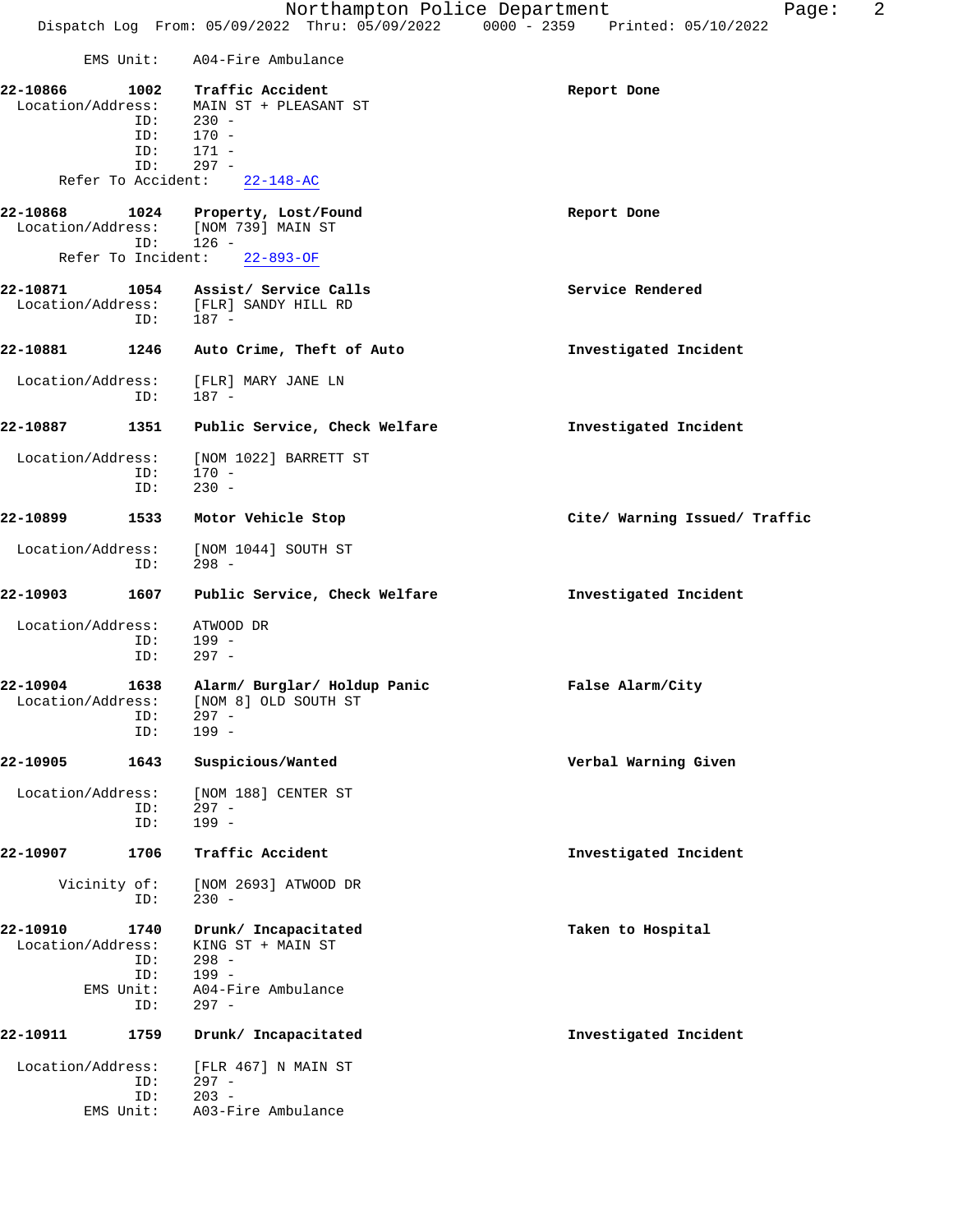|                               |                    | Dispatch Log From: 05/09/2022 Thru: 05/09/2022                                | 3<br>Northampton Police Department<br>Page:<br>$0000 - 2359$<br>Printed: 05/10/2022 |
|-------------------------------|--------------------|-------------------------------------------------------------------------------|-------------------------------------------------------------------------------------|
| 22-10912                      | 1808               | Suspicious/Wanted                                                             | Investigated Incident                                                               |
| Location/Address:             | ID:                | PLEASANT ST + MAIN ST<br>199 -                                                |                                                                                     |
| 22-10916<br>Location/Address: | 1851<br>ID:        | Traffic Enforcement/ Radar<br>ELM ST + VERNON ST<br>199 -                     | Service Rendered                                                                    |
| 22-10917<br>Location/Address: | 1907<br>ID:        | Park and Walk<br>MAIN ST<br>$298 -$                                           | Service Rendered                                                                    |
| 22-10922<br>Location/Address: | 1943<br>ID:        | Park and Walk<br>[NOM 933] MAIN ST<br>$298 -$                                 | Service Rendered                                                                    |
| 22-10923                      | 1957               | ASSIST OTHER AGENCY                                                           | Area Search Negative                                                                |
| Location/Address:             | ID:                | STRONG AVE<br>$298 -$                                                         |                                                                                     |
| 22-10925                      | 2015               | Motor Vehicle Stop                                                            | Cite/ Warning Issued/ Traffic                                                       |
| Location/Address:             | ID:                | [NOM 186] KING ST<br>$298 -$                                                  |                                                                                     |
| 22-10926                      | 2024               | Motor Vehicle Stop                                                            | Cite/ Warning Issued/ Traffic                                                       |
| Vicinity of:                  | ID:                | [NOM 2023] NEW SOUTH ST<br>$245 -$                                            |                                                                                     |
| 22-10927                      | 2028               | Motor Vehicle Stop                                                            | Cite/ Warning Issued/ Traffic                                                       |
| Vicinity of:                  | ID:                | BRIDGE ST + POMEROY TER<br>$298 -$                                            |                                                                                     |
| 22-10929<br>Location/Address: | 2029<br>ID:<br>ID: | Public Service, Check Welfare<br>[NOM 2504] PLEASANT ST<br>$245 -$<br>$199 -$ | Service Rendered                                                                    |
| 22-10928                      | 2030               | Suspicious/Wanted                                                             | Investigated Incident                                                               |
|                               |                    |                                                                               |                                                                                     |

 Location/Address: [FLR 467] N MAIN ST ID: 203 -

**22-10930 2032 Drunk/ Incapacitated Service Rendered** Location/Address: [NOM 67] LOCUST ST ID: 297 -<br>ID: 245 - $245 -$ 

**22-10932 2054 Disturbance Investigated Incident** Location/Address: KINGSLEY AVE

 ID: 245 - ID: 298 -

**22-10937 2130 DISABLED MV Service Rendered** Location/Address: POMEROY TER ID: 199 -

**22-10939 2147 GAS LEAKS (GASES) Taken to Hospital** Location/Address: [FLR 8] HIGH ST Fire Unit: E3-Pumper-Engine 3 ID: 203 - ID: 297 - ID: 181 - EMS Unit: A03-Fire Ambulance

**22-10941 2321 Building/ Property Check Service Rendered**